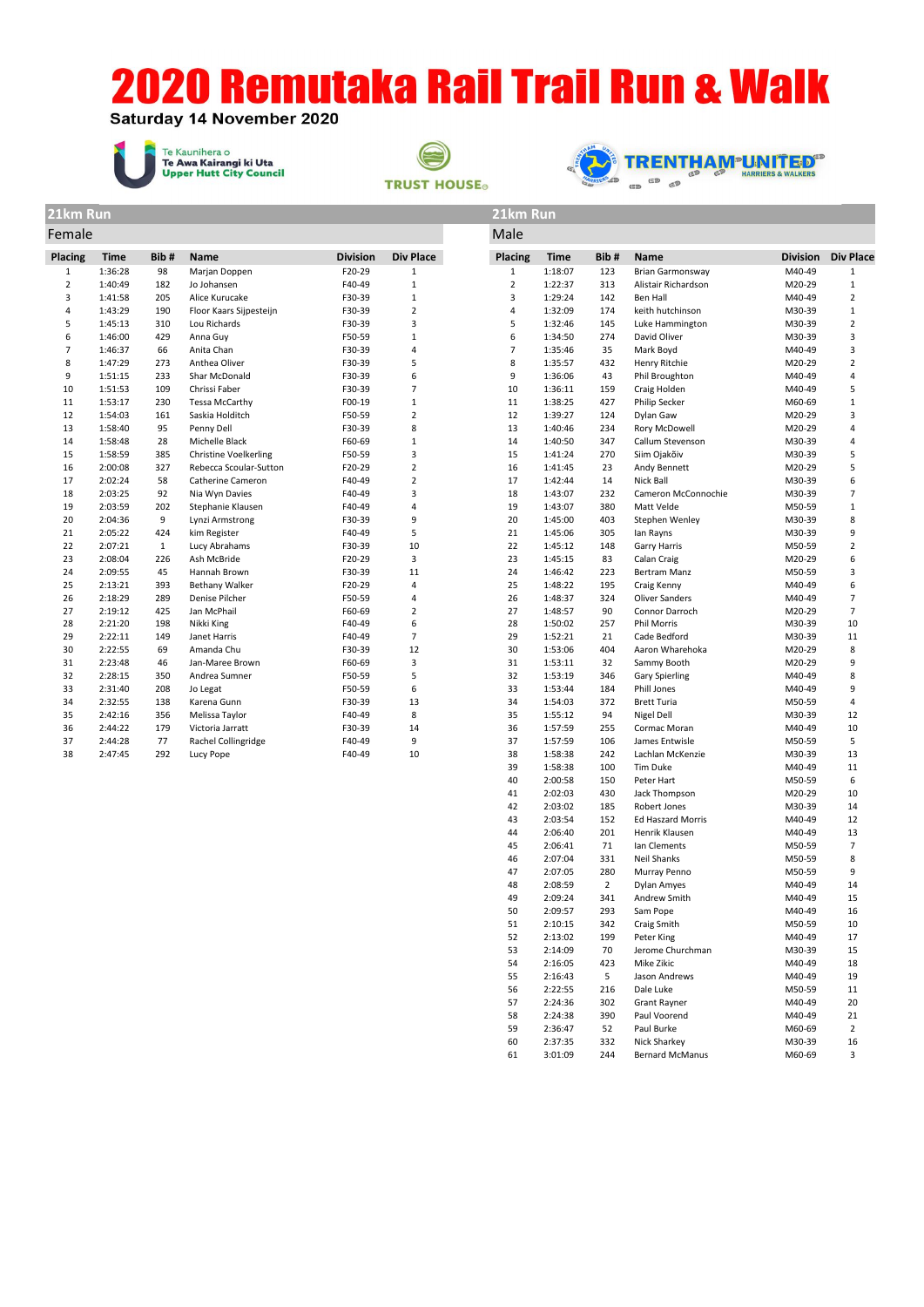#### Saturday 14 November 2020







| 21km Walk |             |                |                 |                 | 21km Walk        |                |             |      |                        |        |                           |
|-----------|-------------|----------------|-----------------|-----------------|------------------|----------------|-------------|------|------------------------|--------|---------------------------|
| Female    |             |                |                 |                 | Male             |                |             |      |                        |        |                           |
|           |             |                |                 |                 |                  |                |             |      |                        |        |                           |
| Placing   | <b>Time</b> | Bib#           | Name            | <b>Division</b> | <b>Div Place</b> | <b>Placing</b> | <b>Time</b> | Bib# | Name                   |        | <b>Division</b> Div Place |
|           | 2:47:31     | 306            | Teresa Reynolds | F40-49          | 1                | 1              | 2:46:20     | 260  | lan Morton             | M60-69 |                           |
| 2         | 2:56:39     | 104            | Claire Ellery   | F40-49          | $\overline{2}$   | $\overline{2}$ | 3:07:16     | 82   | Kasey Cox              | M00-19 |                           |
| 3         | 2:56:39     | 381            | Jessica Vermeer | F30-39          |                  | 3              | 3:14:29     | 262  | Ross Noble             | M70-79 |                           |
| 4         | 2:59:07     | 397            | Rebecca Webster | F50-59          |                  | 4              | 3:27:02     | 37   | <b>Richard Braczek</b> | M60-69 | 2                         |
| 5         | 3:14:01     | 325            | Sue Scarlet     | F60-69          |                  | 5              | 4:10:45     | 256  | Clayton More           | M30-39 | 1                         |
| 6         | 3:15:06     | 176            | Sheryn Jacques  | F50-59          | 2                |                |             |      |                        |        |                           |
| 7         | 3:15:08     | 394            | Wendy Walker    | F40-49          | 3                |                |             |      |                        |        |                           |
| 8         | 3:20:23     | 65             | Liz Chalmers    | F50-59          | 3                |                |             |      |                        |        |                           |
| 9         | 3:20:24     | $\overline{7}$ | Lynne Aplin     | F50-59          | 4                |                |             |      |                        |        |                           |
| 10        | 3:42:15     | 29             | Frith Blair     | F40-49          | 4                |                |             |      |                        |        |                           |
| 11        | 3:42:15     | 415            | Julia Wootton   | F40-49          | 5                |                |             |      |                        |        |                           |
| 12        | 3:49:44     | 41             | Joleen Bridgen  | F40-49          | 6                |                |             |      |                        |        |                           |
| 13        | 3:49:45     | 272            | Naomi Olive     | F30-39          | 2                |                |             |      |                        |        |                           |
| 14        | 4:10:45     | 127            | Celeste Gerber  | F30-39          | 3                |                |             |      |                        |        |                           |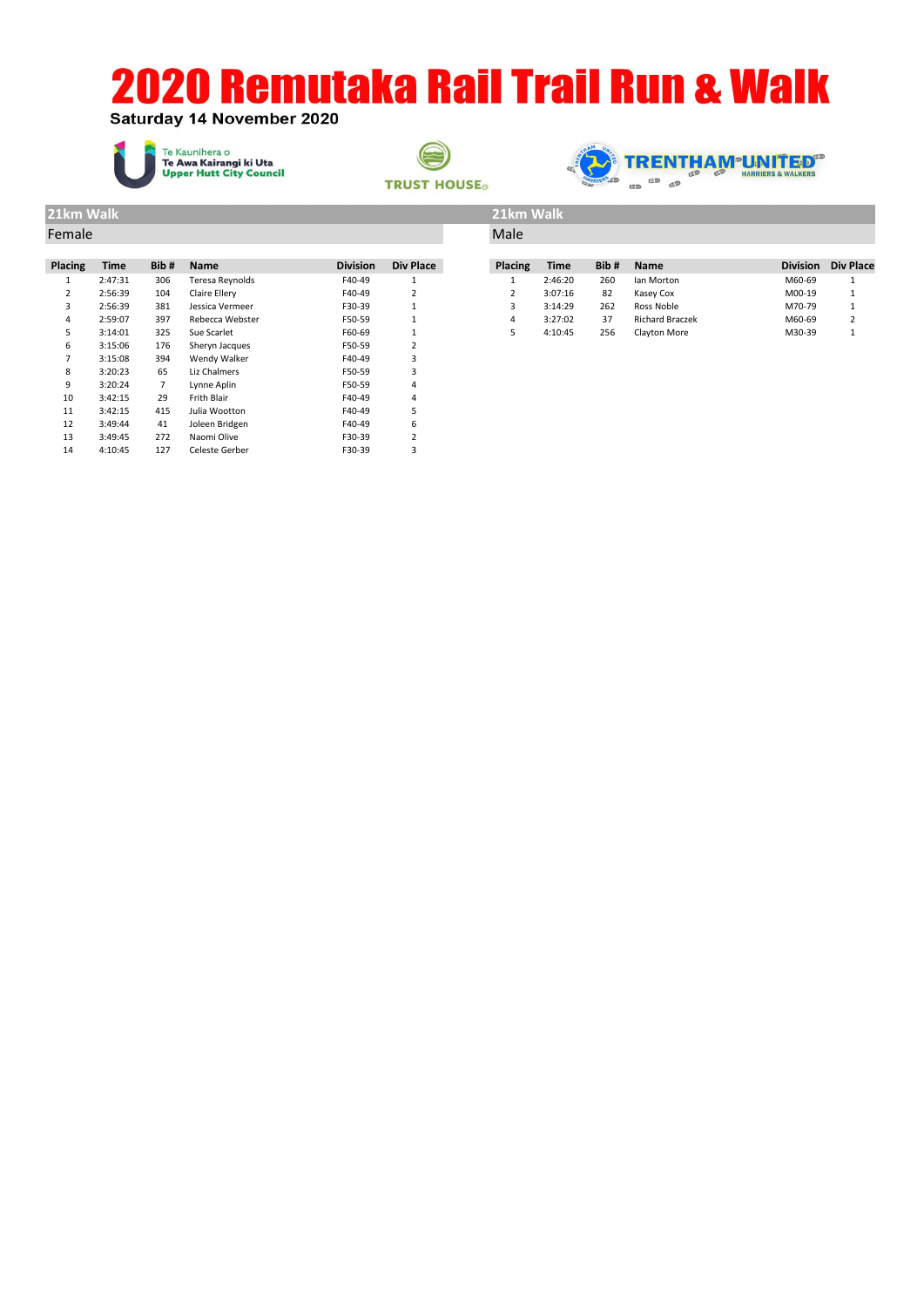Saturday 14 November 2020







**14km Run 14km Run** Female Male

| Placing        | Time               | Bib#       | Name                                    | <b>Division</b>  | Div Place            | <b>Placing</b> | Time               | Bib#       | Name                                | <b>Division</b>  | <b>Div Place</b>    |
|----------------|--------------------|------------|-----------------------------------------|------------------|----------------------|----------------|--------------------|------------|-------------------------------------|------------------|---------------------|
| $\mathbf{1}$   | 0:56:23            | 431        | Adrian Shaw                             | F30-39           | $1\,$                | $\mathbf{1}$   | 0:53:55            | 187        | Joshua Jordan                       | M00-19           | $\mathbf{1}$        |
| $\mathbf 2$    | 0:58:12            | 351        | Ava Sutherland                          | F00-19           | $\mathbf 1$          | $\overline{2}$ | 0:56:51            | 290        | Max Poland                          | M00-19           | $\overline{2}$      |
| 3              | 1:01:25            | 189        | Lucy Jurke                              | F00-19           | $\mathbf 2$          | 3              | 0:57:54            | 281        | Nick Perry                          | M50-59           | $\mathbf{1}$        |
| $\overline{4}$ | 1:04:03            | 167<br>47  | Jessica Hughes<br>Simone Browne         | F00-19           | 3                    | 4              | 1:02:03            | 156        | David Hibberd                       | M40-49           | $\mathbf 1$<br>3    |
| 5<br>6         | 1:04:11<br>1:09:13 | 38         | Melissa Bray                            | F40-49<br>F50-59 | $\mathbf 1$<br>$1\,$ | 5<br>6         | 1:03:57<br>1:05:35 | 402<br>147 | James Wembridge<br>Benjamin Harding | M00-19<br>M20-29 | $\mathbf{1}$        |
| $\overline{7}$ | 1:12:04            | 16         | Gwyn Bareta                             | F40-49           | $\overline{2}$       | 7              | 1:05:41            | 103        | <b>Russil Durrant</b>               | M50-59           | $\overline{2}$      |
| 8              | 1:12:15            | 74         | Yasmin Clynes                           | F20-29           | $1\,$                | 8              | 1:09:32            | 97         | Garry Dillon                        | M30-39           | $\mathbf{1}$        |
| 9              | 1:13:11            | 116        | Christina Fleetwood                     | F20-29           | $\overline{2}$       | 9              | 1:10:28            | 108        | Arnaud Eyssautier                   | M30-39           | $\overline{2}$      |
| 10             | 1:13:41            | 391        | Amelia Wade                             | F30-39           | $\overline{2}$       | 10             | 1:11:50            | 410        | Michael Williamson                  | M50-59           | 3                   |
| 11             | 1:13:50            | 110        | <b>Brittany Farrant-Smith</b>           | F20-29           | 3                    | 11             | 1:13:07            | 295        | Mark Pothecary                      | M40-49           | $\overline{2}$      |
| 12             | 1:13:54            | 238        | Jessica McIvor                          | F30-39           | 3                    | 12             | 1:13:26            | 146        | David Hannagan                      | M50-59           | $\overline{a}$      |
| 13             | 1:14:51            | 311        | Mary Richards                           | F20-29           | 4                    | 13             | 1:13:54            | 411        | Tony Wolken                         | M30-39           | 3                   |
| 14             | 1:15:08            | 42         | Emma Brooks                             | F00-19           | 4                    | 14             | 1:14:10            | 118        | David Foster                        | M50-59           | 5                   |
| 15             | 1:15:34            | 120<br>171 | Olivia Fountain                         | F30-39           | 4<br>5               | 15             | 1:14:23            | 236        | Rod Mcgregor                        | M50-59           | 6<br>$\overline{7}$ |
| 16<br>17       | 1:19:32<br>1:19:34 | 155        | Antonia Hunt<br><b>Briony Hibberd</b>   | F30-39<br>F40-49 | 3                    | 16<br>17       | 1:15:30<br>1:15:38 | 76<br>375  | Matt Coles<br>Robbie Turrell        | M50-59<br>M40-49 | 3                   |
| 18             | 1:19:45            | 4          | Liz Anderson                            | F40-49           | 4                    | 18             | 1:16:22            | 215        | David Lorier                        | M30-39           | 4                   |
| 19             | 1:20:06            | 163        | <b>Tineke Hooft</b>                     | F60-69           | $\mathbf 1$          | 19             | 1:16:35            | 367        | Mark Toomer                         | M60-69           | $\mathbf{1}$        |
| 20             | 1:20:43            | 362        | Liv Thompson                            | F30-39           | 6                    | 20             | 1:16:35            | 75         | Frank Cole                          | M50-59           | 8                   |
| 21             | 1:21:08            | 186        | Suzanne Jones                           | F50-59           | $\overline{2}$       | 21             | 1:17:30            | 228        | Patrick McCann                      | M30-39           | 5                   |
| 22             | 1:21:32            | 396        | Carly Webber                            | F40-49           | 5                    | 22             | 1:17:50            | 337        | lan Sims                            | M50-59           | 9                   |
| 23             | 1:21:51            | 204        | <b>Stacey Kung</b>                      | F20-29           | 5                    | 23             | 1:18:20            | 61         | Lewis Carey                         | M20-29           | $\overline{2}$      |
| 24             | 1:22:32            | 246        | Jessica Millar                          | F40-49           | 6                    | 24             | 1:18:21            | 267        | Michael O'Connor                    | M30-39           | 6                   |
| 25             | 1:22:34            | 224        | Arwen Markwick                          | F30-39           | $\overline{7}$       | 25             | 1:21:21            | 72         | John Cleveland                      | M50-59           | 10                  |
| 26             | 1:22:48            | 248        | Juliet Milne                            | F40-49           | $\overline{7}$       | 26             | 1:21:47            | 24         | <b>Adam Bennetts</b>                | M40-49           | 4                   |
| 27<br>28       | 1:23:15<br>1:23:21 | 59<br>33   | Susie Campbell<br>Andrea Bowness        | F30-39<br>F40-49 | 8<br>8               | 27<br>28       | 1:23:21<br>1:25:33 | 34<br>143  | Paul Bowness<br>Stefan Hall         | M40-49<br>M40-49 | 5<br>6              |
| 29             | 1:26:23            | 73         | Sarah Jane Clifford                     | F30-39           | 9                    | 29             | 1:25:45            | 49         | Peter Bruin                         | M50-59           | 11                  |
| 30             | 1:26:31            | 364        | Michaela Thomson                        | F20-29           | 6                    | 30             | 1:26:25            | 102        | Craig Duncan                        | M40-49           | $\overline{7}$      |
| 31             | 1:26:50            | 447        | Gaby Wesley-Smith                       | F40-49           | 9                    | 31             | 1:26:46            | 297        | Chris Pretorius                     | M40-49           | 8                   |
| 32             | 1:26:53            | 86         | Nicky Crooks                            | F50-59           | 3                    | 32             | 1:26:50            | 448        | John Wesley-Smith                   | M40-49           | 9                   |
| 33             | 1:27:13            | 363        | Stephanie Thompson                      | F40-49           | 10                   | 33             | 1:27:51            | 87         | Shaun Crooks                        | M50-59           | 12                  |
| 34             | 1:27:22            | 126        | Persephone Georgiakakis                 | F50-59           | $\overline{4}$       | 34             | 1:28:52            | 389        | Tim von Dadelszen                   | M40-49           | 10                  |
| 35             | 1:27:51            | 212        | Alana Lewis                             | F20-29           | $\overline{7}$       | 35             | 1:29:42            | 330        | Richard Sevicke-Jones               | M40-49           | 11                  |
| 36             | 1:28:53            | 386        | Aya von Dadelszen                       | F00-19           | 5                    | 36             | 1:29:45            | 247        | Michael Miller                      | M30-39           | $\overline{7}$      |
| 37<br>38       | 1:29:09<br>1:29:19 | 283<br>348 | lene petersen<br>Laura Stokes           | F50-59<br>F30-39 | 5<br>10              | 37<br>38       | 1:32:02<br>1:32:03 | 136<br>135 | Phil Elcome<br>Dominic Gray         | M30-39<br>M00-19 | 8<br>4              |
| 39             | 1:29:49            | 398        | Shavana Welch                           | F20-29           | 8                    | 39             | 1:35:22            | 181        | Roger Joe                           | M30-39           | 9                   |
| 40             | 1:30:40            | 322        | Andrea Rodley                           | F50-59           | 6                    | 40             | 1:35:39            | 112        | Geoff Ferry                         | M30-39           | 10                  |
| 41             | 1:30:49            | 157        | <b>Tracy Higham</b>                     | F40-49           | 11                   | 41             | 1:36:29            | 111        | Kent Favel                          | M50-59           | 13                  |
| 42             | 1:31:01            | 353        | Mary Swainson                           | F50-59           | $\overline{7}$       | 42             | 2:03:23            | 211        | Andy Leslie                         | M60-69           | $\overline{2}$      |
| 43             | 1:32:29            | 170        | Shannon Hughes                          | F30-39           | 11                   |                |                    |            |                                     |                  |                     |
| 44             | 1:32:40            | 8          | Nadja Armitage                          | F40-49           | 12                   |                |                    |            |                                     |                  |                     |
| 45             | 1:32:51            | 268        | Grace Ohlsson                           | F00-19           | 6                    |                |                    |            |                                     |                  |                     |
| 46             | 1:32:54            | 269        | Rose Ohlsson                            | F50-59           | 8                    |                |                    |            |                                     |                  |                     |
| 47             | 1:33:25            | 312        | Abbie Richardson                        | F20-29           | 9                    |                |                    |            |                                     |                  |                     |
| 48<br>49       | 1:34:36<br>1:34:53 | 249<br>206 | Jax Mitchell<br>Deidre Laing            | F40-49<br>F30-39 | 13<br>12             |                |                    |            |                                     |                  |                     |
| 50             | 1:35:35            | 10         | Kim Ashley                              | F60-69           | $\overline{2}$       |                |                    |            |                                     |                  |                     |
| 51             | 1:35:39            | 113        | Megan Ferry                             | F30-39           | 13                   |                |                    |            |                                     |                  |                     |
| 52             | 1:35:46            | 117        | Katie Fordyce                           | F20-29           | 10                   |                |                    |            |                                     |                  |                     |
| 53             | 1:38:08            | 44         | Eleanore Brown                          | F50-59           | 9                    |                |                    |            |                                     |                  |                     |
| 54             | 1:39:44            | 162        | Andrea Holmes                           | F50-59           | 10                   |                |                    |            |                                     |                  |                     |
| 55             | 1:40:05            | 235        | Lisa McGrath                            | F50-59           | 11                   |                |                    |            |                                     |                  |                     |
| 56             | 1:43:07            | 264        | Sarah O'Keefe                           | F20-29           | 11                   |                |                    |            |                                     |                  |                     |
| 57             | 1:43:11            | 382        | Catherine Vernon                        | F60-69           | 3                    |                |                    |            |                                     |                  |                     |
| 58             | 1:43:20            | 40         | Lucy Brice                              | F20-29           | 12                   |                |                    |            |                                     |                  |                     |
| 59             | 1:43:21            | 406        | Tessa White                             | F00-19           | $\overline{7}$       |                |                    |            |                                     |                  |                     |
| 60<br>61       | 1:46:15<br>1:46:19 | 48<br>339  | Claire Bruin<br><b>Heather Sinclair</b> | F50-59<br>F60-69 | 12<br>4              |                |                    |            |                                     |                  |                     |
| 62             | 1:48:15            | 131        | Tushka Glintmeyer                       | F40-49           | 14                   |                |                    |            |                                     |                  |                     |
| 63             | 1:48:16            | 105        | Emma Elvy                               | F40-49           | 15                   |                |                    |            |                                     |                  |                     |
| 64             | 1:49:33            | 271        | Ruth Olds                               | F30-39           | 14                   |                |                    |            |                                     |                  |                     |
| 65             | 1:51:51            | 115        | Harriet Fitzpatrick                     | F60-69           | 5                    |                |                    |            |                                     |                  |                     |
| 66             | 1:56:08            | 258        | <b>Sharyn Morriss</b>                   | F40-49           | 16                   |                |                    |            |                                     |                  |                     |
| 67             | 2:04:04            | 19         | Jacqui Bassett                          | F50-59           | 13                   |                |                    |            |                                     |                  |                     |
| 68             | 2:08:27            | 173        | Emma Hurst                              | F30-39           | 15                   |                |                    |            |                                     |                  |                     |

 2:08:27 173 Emma Hurst F30-39 15 57 Damita Byrne nee Milner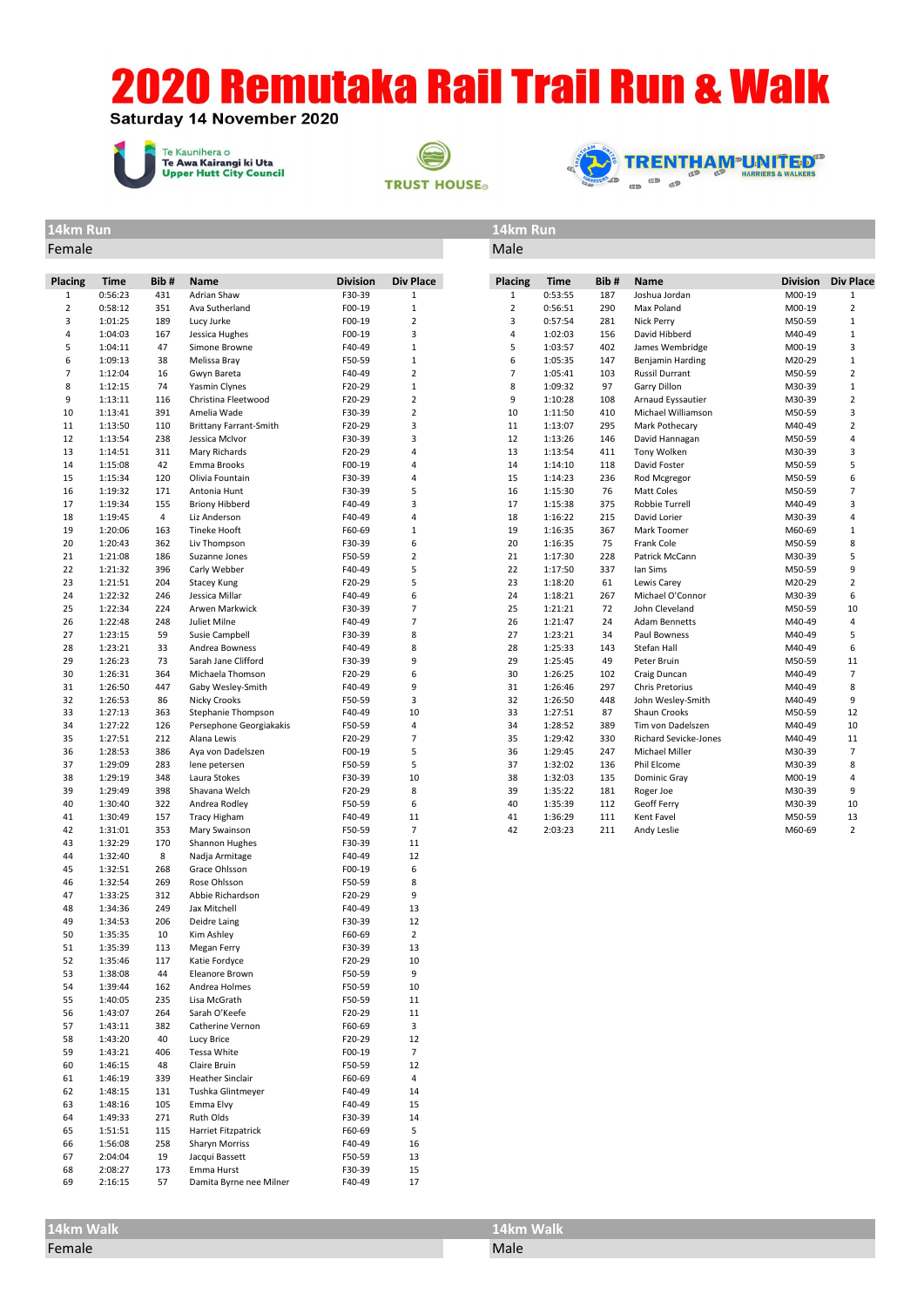#### Saturday 14 November 2020







| Placing        | <b>Time</b> | Bib# | <b>Name</b>             | <b>Division</b> | Div Place      |
|----------------|-------------|------|-------------------------|-----------------|----------------|
| $\mathbf{1}$   | 1:59:14     | 137  | Hyedi Greig             | F30-39          | 1              |
| $\overline{2}$ | 2:03:56     | 261  | Phillippa Newbrook      | F40-49          | $\mathbf{1}$   |
| 3              | 2:03:56     | 200  | Michelle Kirkwood       | F40-49          | $\overline{2}$ |
| 4              | 2:11:49     | 357  | Sharon Taylor           | F50-59          | $\overline{2}$ |
| 5              | 2:12:53     | 84   | <b>Christine Cripps</b> | F40-49          | 3              |
| 6              | 2:13:03     | 370  | Kitrina Trott           | F50-59          | 3              |
| 7              | 2:13:58     | 408  | Amy Williamson          | F30-39          | $\overline{2}$ |
| 8              | 2:13:59     | 409  | Maggie Williamson       | F60-69          | $\mathbf{1}$   |
| 9              | 2:14:02     | 368  | Mana Toyoda             | F40-49          | 4              |
| 10             | 2:15:24     | 214  | Sandi Lockyer           | F30-39          | 3              |
| $11 =$         | 2:18:00     | 213  | Miranda Lintott         | F00-19          | $\mathbf{1}$   |
| $11 =$         | 2:18:00     | 196  | Chris Kerr              | F50-59          | $\mathbf{1}$   |
| 13             | 2:19:10     | 323  | Carol Russell           | F50-59          | 4              |
| 14             | 2:19:27     | 129  | Nicole Gibson           | F30-39          | 4              |
| 15             | 2:19:29     | 121  | Julie Frampton          | F30-39          | 5              |
| 16             | 2:28:58     | 377  | Femke van der Zee       | F40-49          | 5              |
| 17             | 2:28:59     | 3    | Donna-Lee Anderson      | F50-59          | 5              |
| 18             | 2:29:26     | 276  | Karen Parr              | F50-59          | 6              |
| 19             | 2:29:26     | 144  | Susan Hall              | F40-49          | 6              |
| 20             | 2:29:26     | 36   | Caroline Boyle          | F40-49          | $\overline{7}$ |
| 21             | 2:29:51     | 89   | Gita Dahya              | F40-49          | 8              |
| 22             | 2:29:52     | 207  | Jen Lang                | F50-59          | $\overline{7}$ |
| 23             | 2:32:44     | 101  | Danielle Dun            | F40-49          | 9              |
| 24             | 2:32:56     | 20   | Becky Bean              | F30-39          | 6              |
| 25             | 2:33:18     | 421  | Nicole Yee              | F30-39          | $\overline{7}$ |
| 26             | 2:33:21     | 55   | Jane Burns              | F40-49          | 10             |
| 27             | 2:33:21     | 154  | Karen Herrick           | F40-49          | 11             |

| <b>Placing</b> | Time    | Bib# | <b>Name</b>       | <b>Division</b> | Div Place      |
|----------------|---------|------|-------------------|-----------------|----------------|
| 1              | 1:56:44 | 361  | Craig Thompson    | M60-69          | 1              |
| $\overline{2}$ | 1:58:53 | 365  | Jonathan Tippett  | M30-39          | $\mathbf{1}$   |
| 3              | 2:12:53 | 85   | Sam Cripps        | M30-39          | $\overline{2}$ |
| 4              | 2:13:03 | 369  | Joshua trott      | M20-29          | 1              |
| 5              | 2:14:03 | 175  | Jason Iversen     | M40-49          | 1              |
| 6              | 2:19:10 | 80   | Andrew Cotterrell | M50-59          | $\overline{2}$ |
| 7              | 2:35:47 | 349  | Glen Sullivan     | M50-59          | 1              |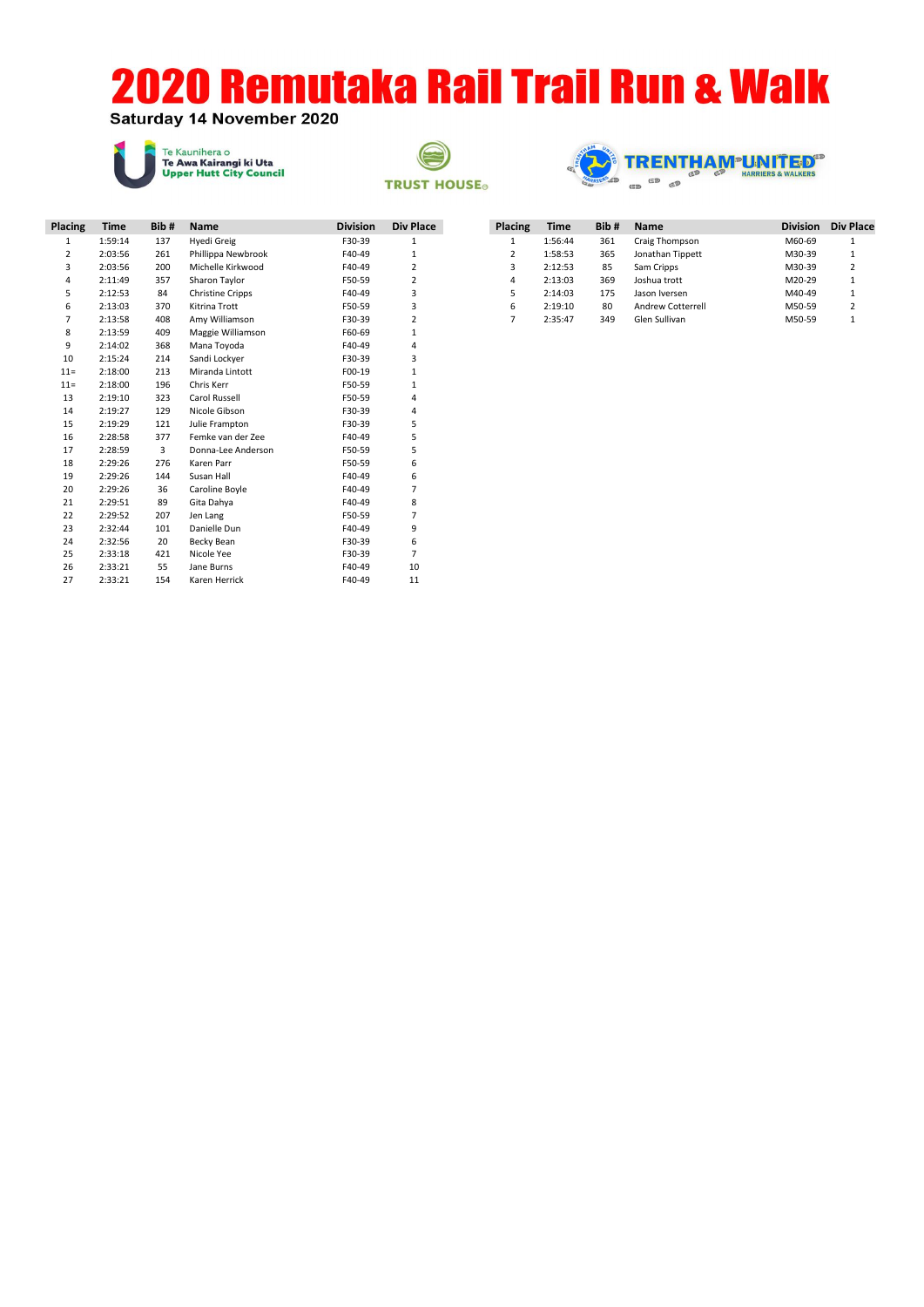Saturday 14 November 2020

1:16:08 218 Lelu Mafi F50-59 4







#### **7km Run 7km Run** Female Male

| Placing        | Time    | Bib # | <b>Name</b>           | <b>Division</b> | Div Place      | Placing        | Time    | Bib# | <b>Name</b>            | <b>Division</b> | <b>Div Place</b> |
|----------------|---------|-------|-----------------------|-----------------|----------------|----------------|---------|------|------------------------|-----------------|------------------|
| $\mathbf{1}$   | 0:26:45 | 301   | Poppy Rae-McGregor    | F00-19          | $\mathbf{1}$   | $\mathbf{1}$   | 0:26:30 | 418  | Callum Wos             | M00-19          | $\mathbf{1}$     |
| $\overline{2}$ | 0:29:14 | 426   | Juliana McMillian     | F20-29          | $\mathbf{1}$   | $\overline{2}$ | 0:30:20 | 308  | Jacob Rice             | M00-19          | $\overline{2}$   |
| 3              | 0:30:58 | 188   | Katie Jordan          | F00-19          | $\mathbf 2$    | 3              | 0:31:41 | 225  | Chris Matsopoulos      | M30-39          | $\mathbf 1$      |
| 4              | 0:31:47 | 158   | Zoe Hilton            | F00-19          | 3              | 4              | 0:32:12 | 307  | Caleb rice             | M00-19          | 3                |
| 5              | 0:31:52 | 392   | Hannah Wade           | F00-19          | $\overline{4}$ | 5              | 0:33:19 | 291  | <b>Tom Poland</b>      | M00-19          | $\sqrt{4}$       |
| 6              | 0:34:53 | 288   | Elme Pienaar          | F00-19          | 5              | 6              | 0:33:36 | 435  | Max Wade               | M00-19          | 5                |
| $\overline{7}$ | 0:35:26 | 294   | Karien Potgieter      | F40-49          | $\mathbf{1}$   | $\overline{7}$ | 0:33:37 | 436  | Jeremy Wade            | M40-49          | $1\,$            |
| 8              | 0:35:32 | 180   | Addison Jetly         | F00-19          | 6              | 8              | 0:34:26 | 434  | Matthew Irving         | M30-39          | $\overline{2}$   |
| 9              | 0:35:34 | 160   | Maia Holden           | F00-19          | $\overline{7}$ | 9              | 0:34:57 | 133  | Michael Gordon-Brown   | M40-49          | $\overline{2}$   |
| 10             | 0:35:36 | 54    | Mayumi Burkhart       | F30-39          | $\mathbf{1}$   | 10             | 0:37:02 | 56   | Saul Butler            | M50-59          | $\mathbf{1}$     |
| 11             | 0:37:56 | 388   | Mei von Dadelszen     | F00-19          | 8              | 11             | 0:37:06 | 296  | Pau Pous               | M30-39          | 3                |
| 12             | 0:38:06 | 277   | Louise Passmore       | F40-49          | $\overline{2}$ | 12             | 0:37:12 | 433  | <b>Travis Welsh</b>    | M00-19          | 6                |
| 13             | 0:38:21 | 31    | Charlotte Booker      | F30-39          | $\overline{2}$ | 13             | 0:37:54 | 130  | Jonny Gilbert          | M40-49          | 3                |
| 14             | 0:39:49 | 413   | Sarah Wongseelashote  | F30-39          | 3              | 14             | 0:37:56 | 309  | Lance rice             | M50-59          | $\overline{2}$   |
| 15             | 0:40:21 | 354   | Julie Swinden         | F40-49          | 3              | 15             | 0:38:14 | 153  | Phil Henley            | M50-59          | 3                |
| 16             | 0:42:11 | 414   | Julia Woods           | F30-39          | 4              | 16             | 0:41:36 | 254  | Paul Moorhead          | M40-49          | $\sqrt{4}$       |
| 17             | 0:42:31 | 139   | Lydie Guyot           | F40-49          | $\overline{4}$ | 17             | 0:41:40 | 376  | Noah van der Linden    | M00-19          | $\overline{7}$   |
| 18             | 0:42:47 | 53    | Amelia Burkhart       | F00-19          | 9              | 18             | 0:41:41 | 259  | Jack Morrissey         | M20-29          | $\mathbf{1}$     |
| 19             | 0:43:35 | 384   | Lynn Vlaar            | F40-49          | 5              | 19             | 0:41:42 | 134  | Nathan Graham          | M50-59          | $\sqrt{4}$       |
| 20             | 0:43:35 | 299   | jo quinn              | F40-49          | 6              | 20             | 0:42:52 | 68   | Ray Cheung             | M30-39          | $\sqrt{4}$       |
| 21             | 0:43:52 | 172   | <b>Kirsty Hunt</b>    | F40-49          | $\overline{7}$ | 21             | 0:43:15 | 366  | Dominic Todd           | M20-29          | $\overline{2}$   |
| 22             | 0:44:50 | 387   | Keiko von Dadelszen   | F40-49          | 8              | 22             | 0:44:44 | 194  | Howard Kelly           | M50-59          | 5                |
| 23             | 0:44:52 | 265   | Faye O'Sullivan       | F30-39          | 5              | 23             | 0:44:53 | 219  | <b>Matthew Maguire</b> | M30-39          | 5                |
| 24             | 0:45:35 | 420   | Allison Wright        | F30-39          | 6              | 24             | 0:45:25 | 373  | Alex Turner            | M00-19          | 8                |
| 25             | 0:45:44 | 252   | Annabel Montgomery    | F40-49          | 9              | 25             | 0:45:25 | 374  | Rob Turner             | M40-49          | 5                |
| 26             | 0:45:46 | 428   | Sandy Chan            | F30-39          | $\overline{7}$ | 26             | 0:53:11 | 355  | Aaron Tata             | M20-29          | 3                |
| 27             | 0:46:03 | 79    | karen Cortez Alvarado | F30-39          | 8              | 27             | 0:53:14 | 27   | Khan Beyer-Ostenfeld   | M20-29          | 4                |
| 28             | 0:46:09 | 300   | Ava Rae-mcgregor      | F00-19          | 10             | 28             | 0:54:39 | 221  | Jeffrey Man            | M40-49          | 6                |
| 29             | 0:46:17 | 96    | <b>Wendy Dewes</b>    | F30-39          | 9              | 29             | 0:56:58 | 360  | Jayden Thomas          | M00-19          | 9                |
| 30             | 0:47:07 | 303   | Judy Rayner           | F60-69          | $\mathbf{1}$   | 30             | 0:57:00 | 359  | <b>Edward THOMAS</b>   | M40-49          | $\overline{7}$   |
| 31             | 0:47:07 | 304   | Laura Rayner          | F30-39          | 10             | 31             | 0:59:36 | 192  | John Kane              | M60-69          | $\mathbf{1}$     |
| 32             | 0:51:47 | 91    | <b>Emily Davidson</b> | F30-39          | 11             | 32             | 1:01:59 | 26   | James Bennie           | M30-39          | 6                |
| 33             | 0:52:22 | 128   | Cyndi Gibb            | F30-39          | 12             | 33             | 1:02:01 | 25   | Cooper Bennie          | M00-19          | 10               |
| 34             | 0:52:29 | 328   | Lisa Seddon           | F30-39          | 13             | 34             | 1:05:13 | 63   | George Carter          | M00-19          | 11               |
| 35             | 0:54:23 | 22    | Sarah Bell            | F30-39          | 14             |                |         |      |                        |                 |                  |
| 36             | 0:54:39 | 422   | Anne Zhou             | F30-39          | 15             |                |         |      |                        |                 |                  |
| 37             | 0:56:14 | 378   | Justine Vartha        | F30-39          | 16             |                |         |      |                        |                 |                  |
| 38             | 0:57:31 | 344   | Vanessa Smith-Graham  | F40-49          | 10             |                |         |      |                        |                 |                  |
| 39             | 0:59:36 | 191   | Annie Kane            | F50-59          | $\mathbf{1}$   |                |         |      |                        |                 |                  |
| 40             | 1:00:05 | 203   | Sarah Knowles         | F40-49          | 11             |                |         |      |                        |                 |                  |
| 41             | 1:01:09 | 371   | Arina Tulitua         | F40-49          | 12             |                |         |      |                        |                 |                  |
| 42             | 1:01:30 | 345   | caroline sollerhed    | F30-39          | 17             |                |         |      |                        |                 |                  |
| 43             | 1:03:00 | 326   | Anna schofer          | F30-39          | 18             |                |         |      |                        |                 |                  |
| 44             | 1:03:24 | 358   | Charlotte Ter Maat    | F50-59          | $\overline{2}$ |                |         |      |                        |                 |                  |
| 45             | 1:05:19 | 62    | Elizabeth Carter      | F40-49          | 13             |                |         |      |                        |                 |                  |
| 46             | 1:05:50 | 107   | Jan esquilant         | F50-59          | 3              |                |         |      |                        |                 |                  |
| 47             | 1.16.08 | 218   | Telu Mafi             | F50-59          | $\Delta$       |                |         |      |                        |                 |                  |